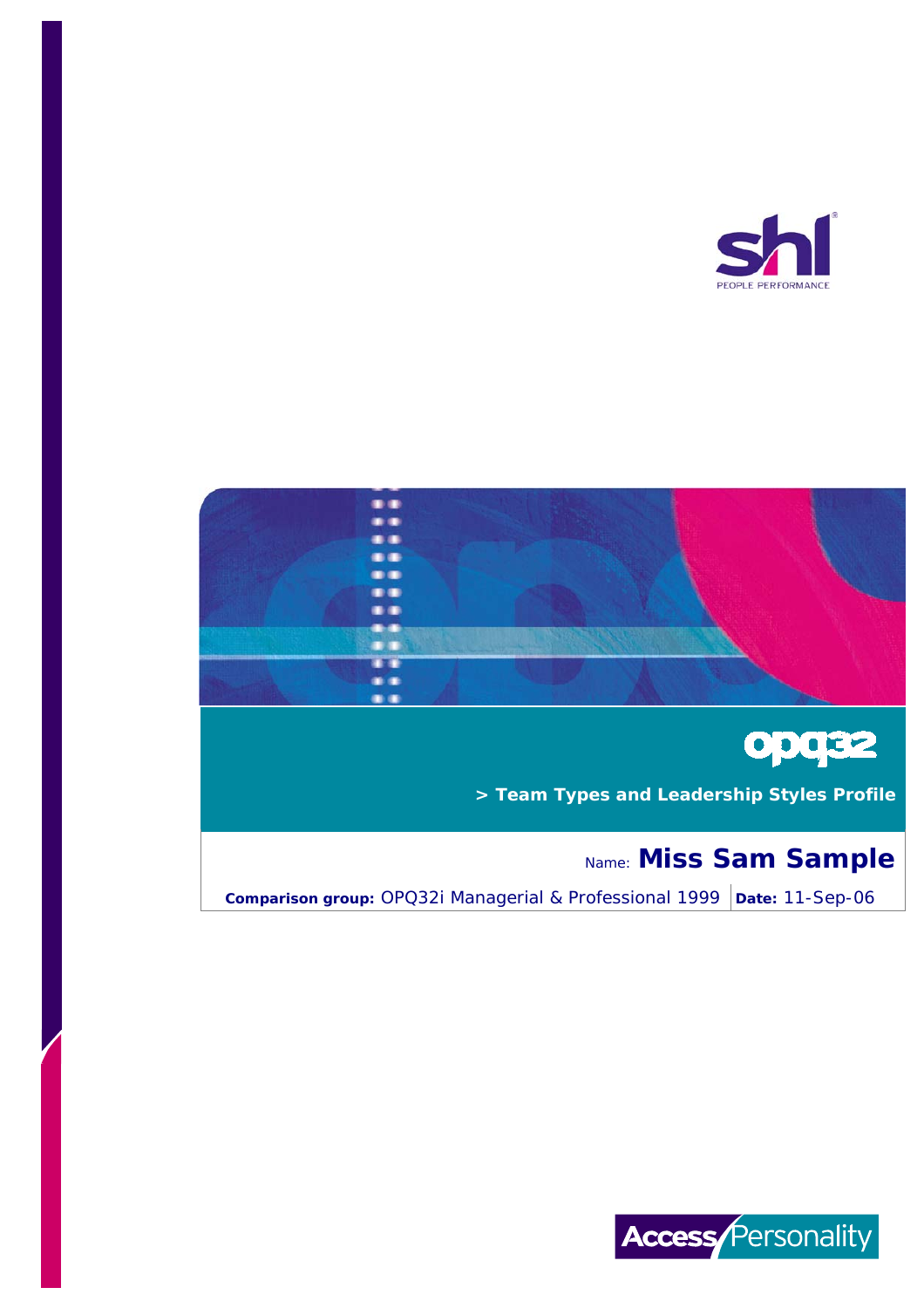## **TEAM TYPES**

| Unlikely to adopt                     |           |           | May adopt |  |           | Likely to adopt |           |  |           | <b>Team Type</b>             |
|---------------------------------------|-----------|-----------|-----------|--|-----------|-----------------|-----------|--|-----------|------------------------------|
|                                       |           | ٠         |           |  | $\bullet$ |                 |           |  |           | <b>Shaper</b>                |
|                                       |           | $\bullet$ |           |  | $\bullet$ |                 |           |  | $\bullet$ | <b>Resource Investigator</b> |
|                                       | $\bullet$ | $\bullet$ |           |  |           |                 |           |  | $\bullet$ | Plant                        |
|                                       | ٠         |           |           |  |           |                 |           |  | $\bullet$ | Co-ordinator                 |
|                                       |           | $\bullet$ |           |  |           |                 | $\bullet$ |  | $\bullet$ | <b>Monitor Evaluator</b>     |
|                                       |           |           |           |  | $\bullet$ |                 | $\bullet$ |  | $\bullet$ | Completer                    |
|                                       |           |           |           |  | $\bullet$ |                 | $\bullet$ |  | $\bullet$ | <b>Team Worker</b>           |
|                                       |           |           |           |  | $\bullet$ | $\bullet$       | $\bullet$ |  | $\bullet$ | Implementer                  |
| OPQ32i Managerial & Professional 1999 |           |           |           |  |           |                 |           |  |           |                              |

## **Team Type Descriptions**

#### **Co-ordinator**

- Sets the team goals and defines roles
- Co-ordinates team efforts and leads by eliciting respect

#### **Shaper**

- The task leader who brings competitive drive to the team
- Makes things happen but may be thought abrasive

#### **Plant**

- Imaginative, intelligent and the team's source of original ideas
- Concerned with fundamentals

## **Monitor Evaluator**

- Offers measured, dispassionate critical analysis
- Keeps team from pursuing misguided objectives

#### **Resource Investigator**

- Sales person, diplomat, resource seeker
- Good improviser with many external contacts
- May be easily diverted from task at hand

#### **Completer**

- Worries about problems. Personally checks details
- Intolerant of the casual and slapdash. Sees project through

## **Team Worker**

• Promotes team harmony. Good listener who builds on the ideas of others

\_\_\_\_\_\_\_\_\_\_\_\_\_\_\_\_\_\_\_\_\_\_\_\_\_\_\_\_\_\_\_\_\_\_\_\_\_\_\_\_\_\_\_\_\_\_\_\_\_\_\_\_\_\_\_\_\_\_\_\_\_\_\_\_\_\_\_\_\_\_\_\_\_\_\_\_\_\_\_\_\_\_\_\_\_\_\_\_\_

• Likeable and unassertive

## **Implementer**

- Turns decisions and strategies into manageable tasks
- Brings logical, methodical pursuit of objectives to the team

 *Belbin,RM (1981); Management Teams, Heinemann*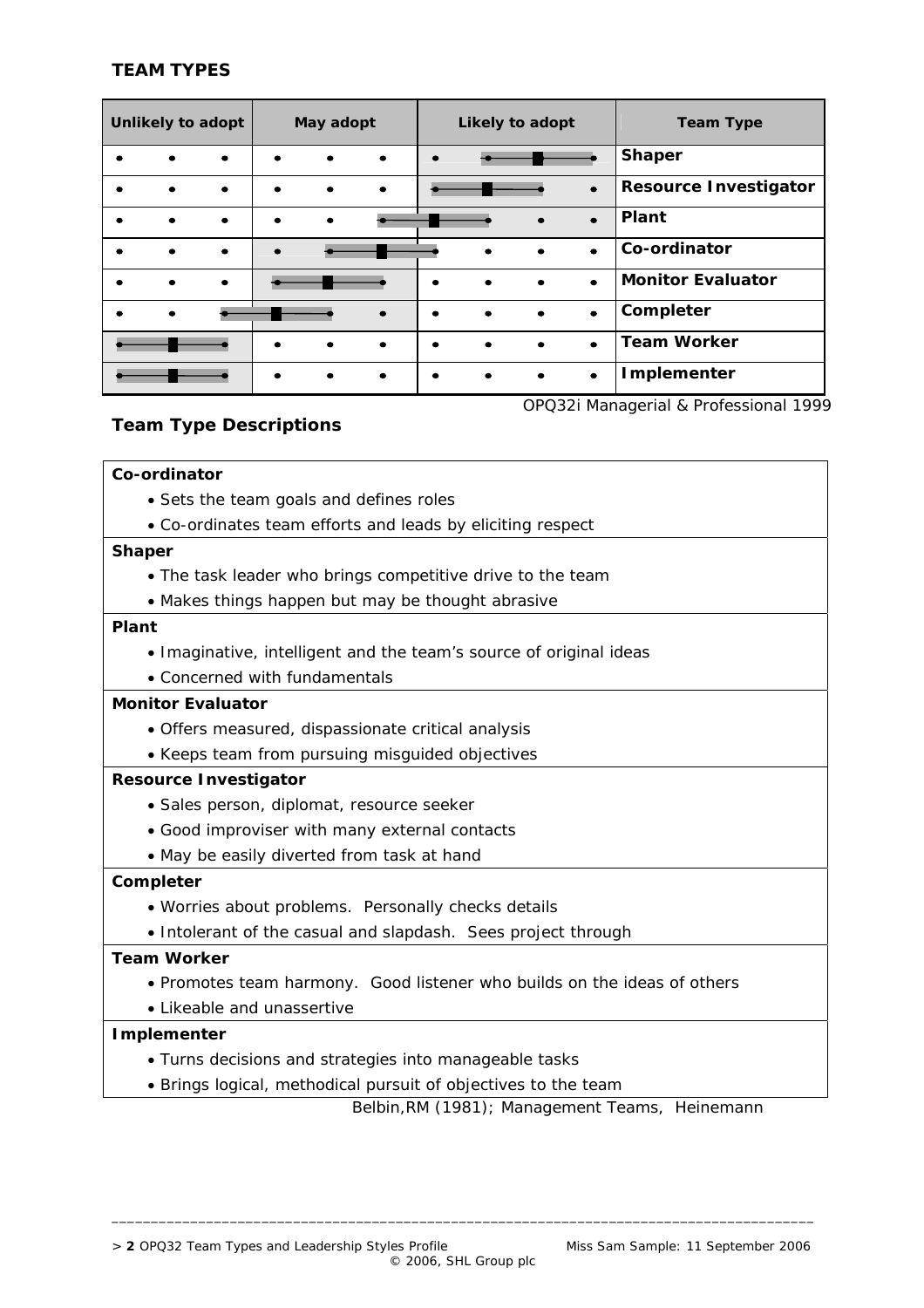## **LEADERSHIP STYLES**

| <b>Unlikely to adopt</b> |           |           | May adopt |           |           | Likely to adopt |           |           |           | <b>Team Type</b>            |
|--------------------------|-----------|-----------|-----------|-----------|-----------|-----------------|-----------|-----------|-----------|-----------------------------|
|                          | $\bullet$ | $\bullet$ | $\bullet$ | $\bullet$ | $\bullet$ |                 |           |           | $\bullet$ | <b>Delegative Leader</b>    |
|                          | $\bullet$ | $\bullet$ | $\bullet$ | $\bullet$ |           |                 |           | $\bullet$ | $\bullet$ | <b>Directive Leader</b>     |
|                          | $\bullet$ | $\bullet$ |           |           |           |                 | $\bullet$ | $\bullet$ | $\bullet$ | <b>Consultative Leader</b>  |
|                          | $\bullet$ | $\bullet$ | $\bullet$ |           |           |                 | $\bullet$ | $\bullet$ | $\bullet$ | <b>Negotiative Leader</b>   |
|                          |           |           |           | $\bullet$ | $\bullet$ | $\bullet$       | $\bullet$ | $\bullet$ | $\bullet$ | <b>Participative Leader</b> |

*OPQ32i Managerial & Professional 1999* 

## **Leadership Styles Descriptions**

## **Directive Leader**

- Maintains responsibility for planning and control
- Issues instructions in line with own perception of priorities

#### **Delegative Leader**

- Minimal personal involvement
- Believes in delegation of task and responsibility

#### **Participative Leader**

- Favours consensus decision making
- Prepared to take time over decisions
- Ensures involvement of all relevant individuals

## **Consultative Leader**

• Pays genuine attention to opinions and feelings of subordinates, but maintains a clear sense of task objectives and makes the final decisions

\_\_\_\_\_\_\_\_\_\_\_\_\_\_\_\_\_\_\_\_\_\_\_\_\_\_\_\_\_\_\_\_\_\_\_\_\_\_\_\_\_\_\_\_\_\_\_\_\_\_\_\_\_\_\_\_\_\_\_\_\_\_\_\_\_\_\_\_\_\_\_\_\_\_\_\_\_\_\_\_\_\_\_\_\_\_\_\_\_

#### **Negotiative Leader**

- Makes deals with subordinates
- Influences others by identifying their needs and using these as a basis for negotiation

 *Bass, B M (1981) Stodgill's Handbook of Leadership: A survey of theory and research. Free Press.*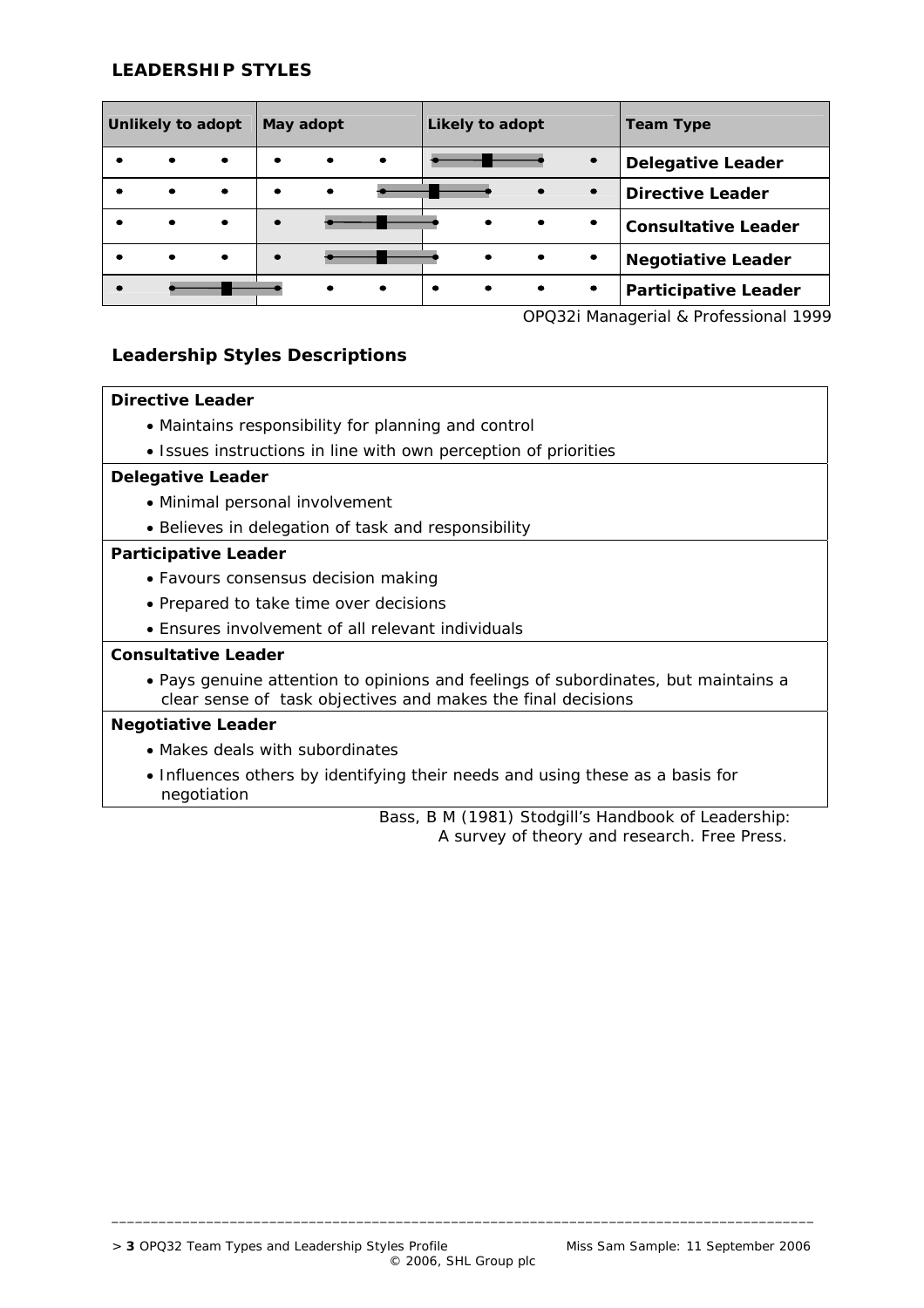#### **REPORTING STYLES**

| Unlikely to adopt |           |           | May adopt |           |           | Likely to adopt |           |           |           | <b>Team Type</b>            |
|-------------------|-----------|-----------|-----------|-----------|-----------|-----------------|-----------|-----------|-----------|-----------------------------|
|                   | ٠         | $\bullet$ |           | $\bullet$ | $\bullet$ | $\bullet$       |           |           |           | <b>Reciprocating Report</b> |
|                   | $\bullet$ | $\bullet$ | $\bullet$ | $\bullet$ | $\bullet$ |                 |           |           | $\bullet$ | <b>Informative Report</b>   |
|                   | $\bullet$ | $\bullet$ |           | $\bullet$ |           |                 |           |           | $\bullet$ | <b>Self-Reliant Report</b>  |
|                   | $\bullet$ | $\bullet$ |           |           |           | $\bullet$       | $\bullet$ | $\bullet$ | $\bullet$ | <b>Collaborating Report</b> |
|                   |           |           |           |           | $\bullet$ | ٠               | $\bullet$ | $\bullet$ | $\bullet$ | <b>Receptive Report</b>     |

*OPQ32i Managerial & Professional 1999*

## **Reporting Styles Descriptions**

#### **Receptive Report**

- Adheres to instructions and deadlines
- Prefers to work with clear direction from above

#### **Self-Reliant Report**

- Prefers to work without restraints
- Has own ideas and enjoys the opportunity to develop them with minimal intervention

#### **Collaborating Report**

- Many ideas to contribute.
- Enjoys the collaborative decision making process and prefers radical methods to conventional

#### **Informative Report**

• Likes to be involved in decision making, but accepts final decision even if contrary to personally held views

\_\_\_\_\_\_\_\_\_\_\_\_\_\_\_\_\_\_\_\_\_\_\_\_\_\_\_\_\_\_\_\_\_\_\_\_\_\_\_\_\_\_\_\_\_\_\_\_\_\_\_\_\_\_\_\_\_\_\_\_\_\_\_\_\_\_\_\_\_\_\_\_\_\_\_\_\_\_\_\_\_\_\_\_\_\_\_\_\_

#### **Reciprocating Report**

- Not afraid to speak up and undeterred by status
- Responds less well to direction than persuasion
- May be stubborn, but task orientated